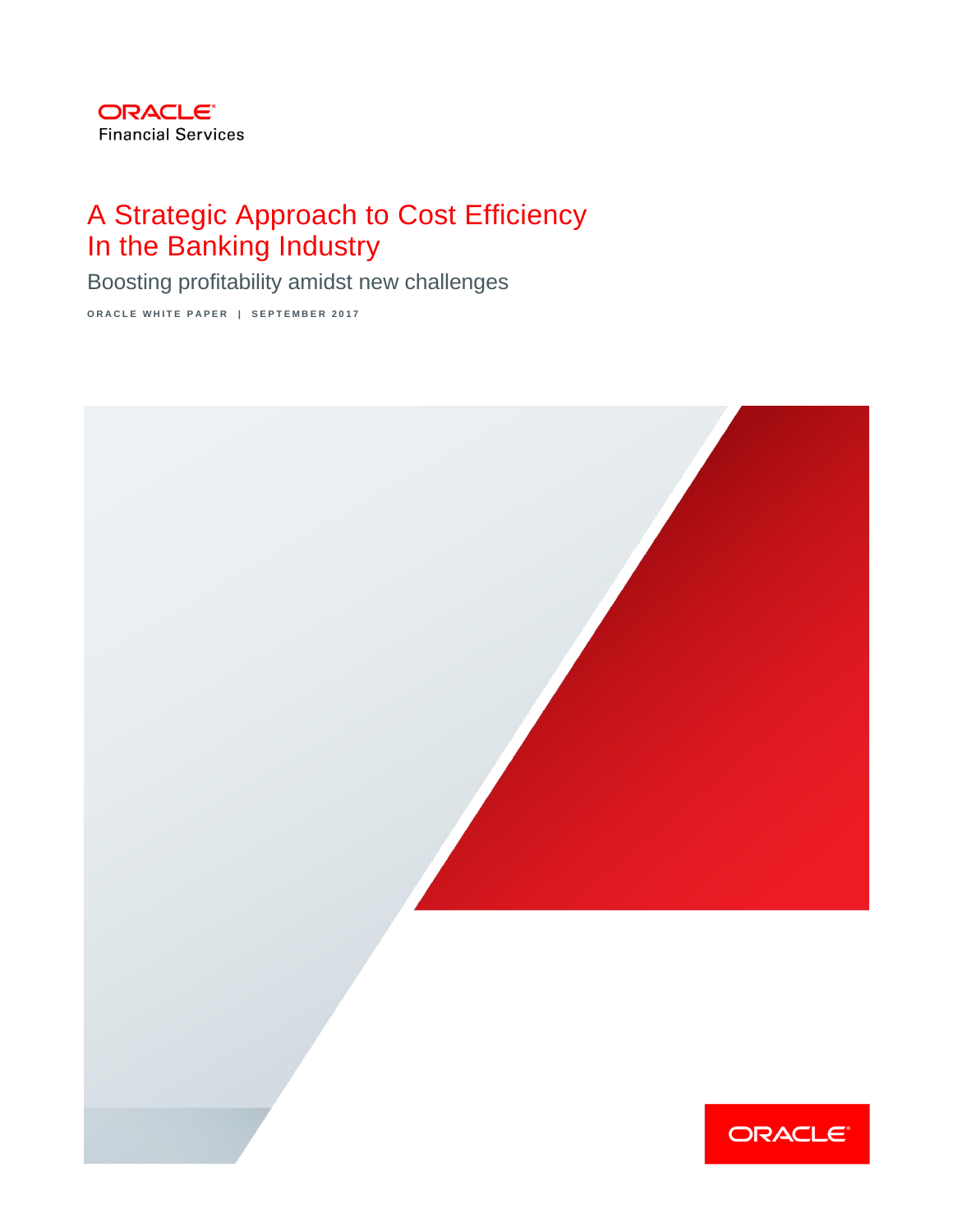### Disclaimer

The following is intended to outline our general product direction. It is intended for information purposes only, and may not be incorporated into any contract. It is not a commitment to deliver any material, code, or functionality, and should not be relied upon in making purchasing decisions. The development, release, and timing of any features or functionality described for Oracle's products remains at the sole discretion of Oracle.

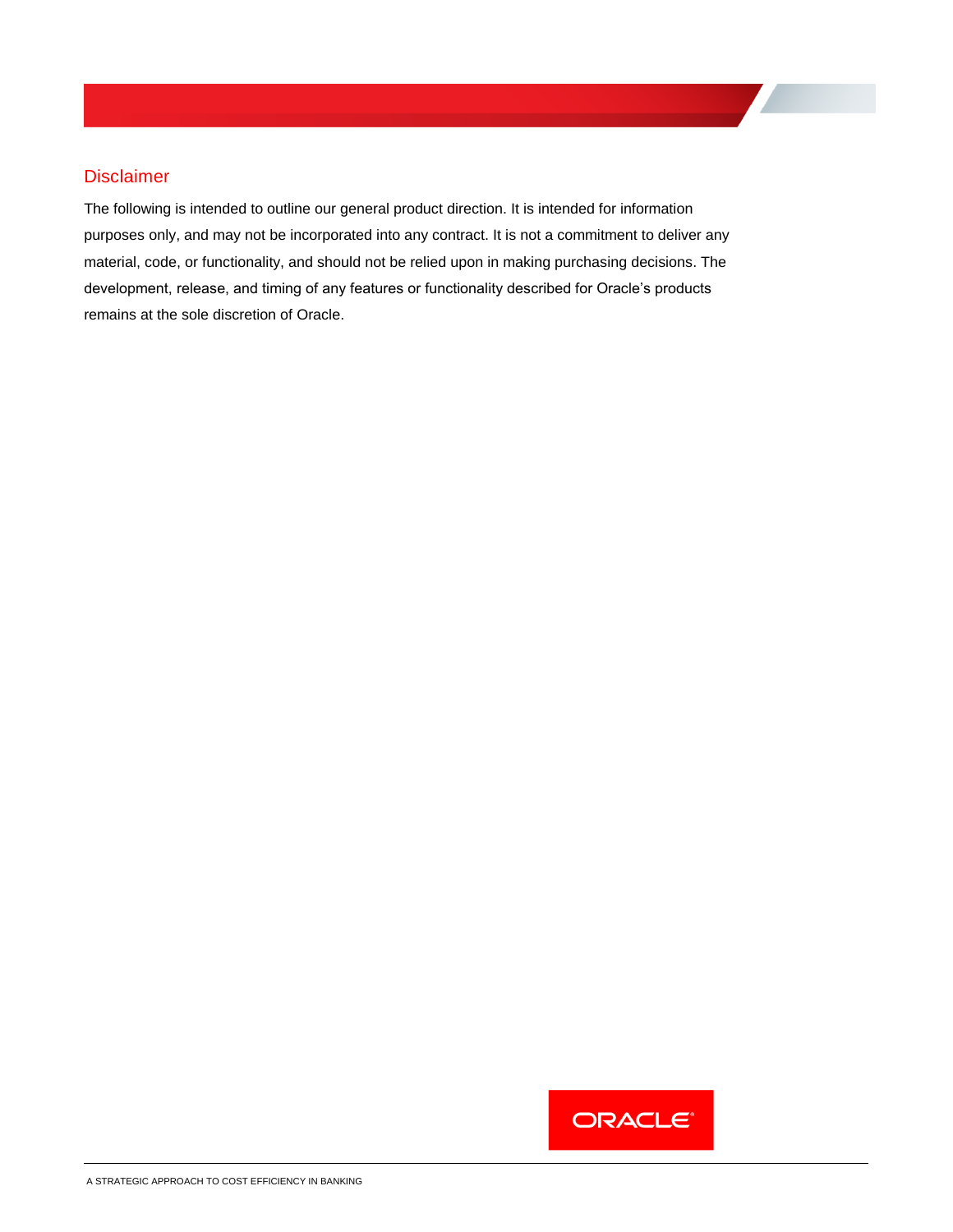## Table of Contents

| Introduction                                                                    | $\overline{2}$ |
|---------------------------------------------------------------------------------|----------------|
| Ongoing Pressure on Profitability and Margins in the Global Banking Industry    | 3              |
| Traditional banks are under attack from emerging specialist startups - Fintechs | $\overline{4}$ |
| How Banks can Improve Profitability                                             | $\overline{4}$ |
| <b>Grow Revenue</b>                                                             | 5              |
| <b>Improve Cost Efficiency</b>                                                  | 5              |
| Avenues for Optimizing Costs in the Banking Sector                              | 5              |
| <b>Cost of Funds</b>                                                            | 5              |
| <b>Fund Distribution and Infrastructure Costs</b>                               | $\overline{7}$ |
| <b>Staffing Costs</b>                                                           | $\overline{7}$ |
| <b>IT Operations and Maintenance Costs</b>                                      | $\overline{7}$ |
| <b>Marketing Expenses</b>                                                       | $\overline{7}$ |
| <b>Risk Management and Compliance Costs</b>                                     | $\overline{7}$ |
| How Banks can Achieve Optimum Cost Efficiency                                   | 10             |
| <b>Transform Business Processes</b>                                             | 10             |
| <b>Right-staff and Right-source</b>                                             | 11             |
| <b>Evaluate Alternate Operating and Delivery Models</b>                         | 11             |
| <b>Rationalize Product Portfolio</b>                                            | 12             |
| <b>Optimize Banking Channels</b>                                                | 12             |
| <b>Automate, Consolidate and Simplify Processes</b>                             | 13             |
| <b>Treat Regulations and Compliance as Enablers of Business</b>                 | 13             |
| Conclusion                                                                      | 15             |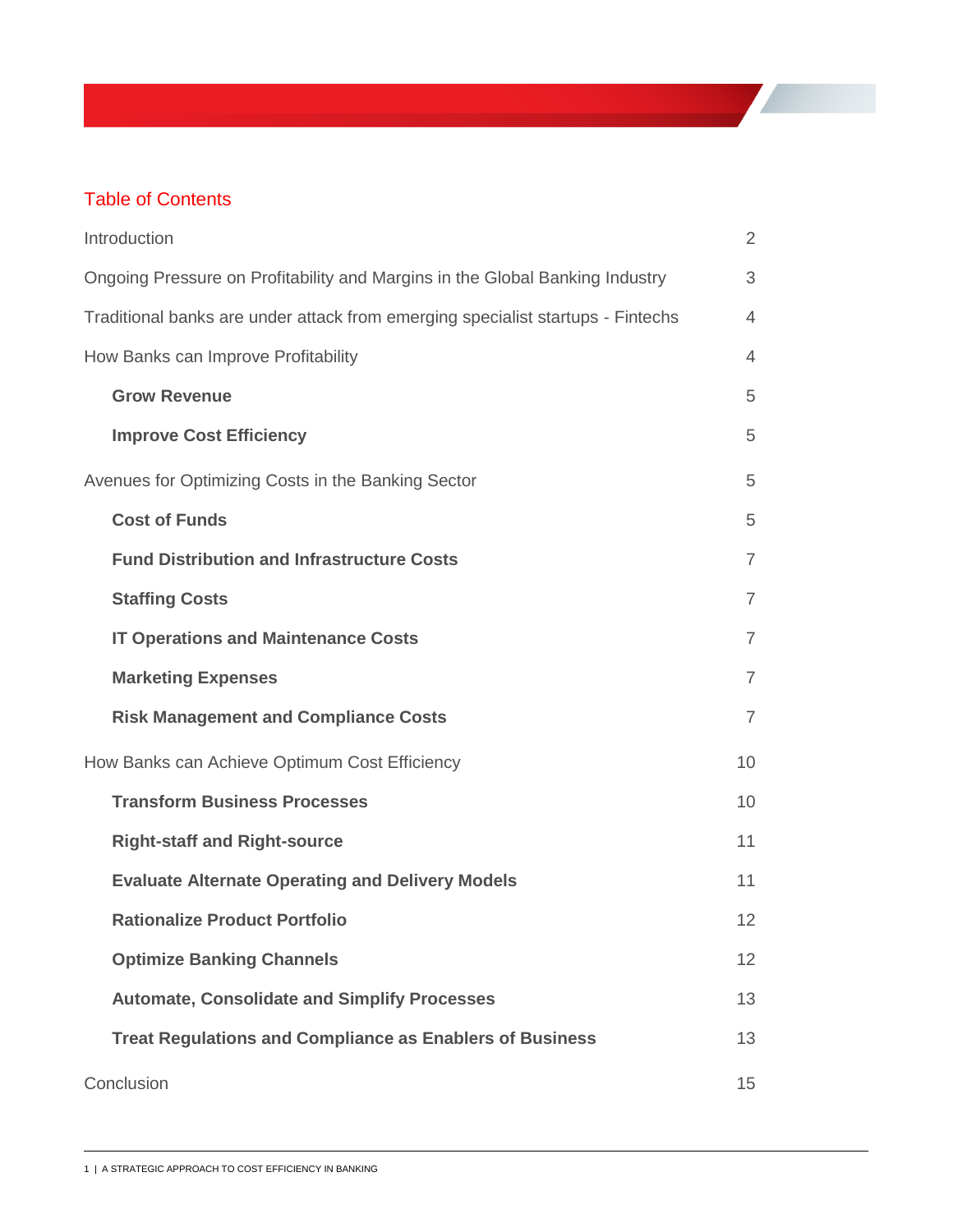### <span id="page-3-0"></span>Introduction

The financial services industry today is in a state of flux. Following the economic downturn of the last decade, financial authorities across the globe focused primarily on economic recovery. Many traditional players now face the choice of either being disintermediated or proactively disrupting their own business models to thrive in the future.

Banks and capital markets firms to their credit are not sitting indolently, but are actively engaged in this new ecosystem of disruption, while still grappling with the challenges presented by evolving regulations in a post-crisis environment. Banks continue to face the challenges of shrinking margins, increasing competition and demanding consumers. With limited avenues for growth, banks across the globe are attempting broad-based cost efficiency measures aimed at boosting profitability. Typically, most banks and financial institutions today are trying to improve cost-effectiveness by optimizing the banking channels and reducing operating and IT expenses. Others are taking traditional routes; resorting to headcount cuts and hiving off businesses to lower costs.

It is important to note, however, that the traditional strategies—headcount reductions, bolstering IT, and others—may not help banks attain cost efficiency in today's environment, nor present the same dramatic impact that they did in years past. Banks also need to ensure that cost reduction is not achieved at the cost of growth. The focus should not just be on cost reduction; banks should instead strive for improving efficiency by eliminating paper, automating more processes, eliminating unnecessary physical infrastructure and promoting straight-through processing, self-service channels, and first time resolution—all with the intention of implementing long-term, sustainable, cost optimization measures.

This white paper discusses the prevailing scenario in the global banking industry in terms of the key components of costs incurred by banks. Subsequent sections chart some of the initiatives that banks need to take to attain cost efficiency, and consequently, improve profitability.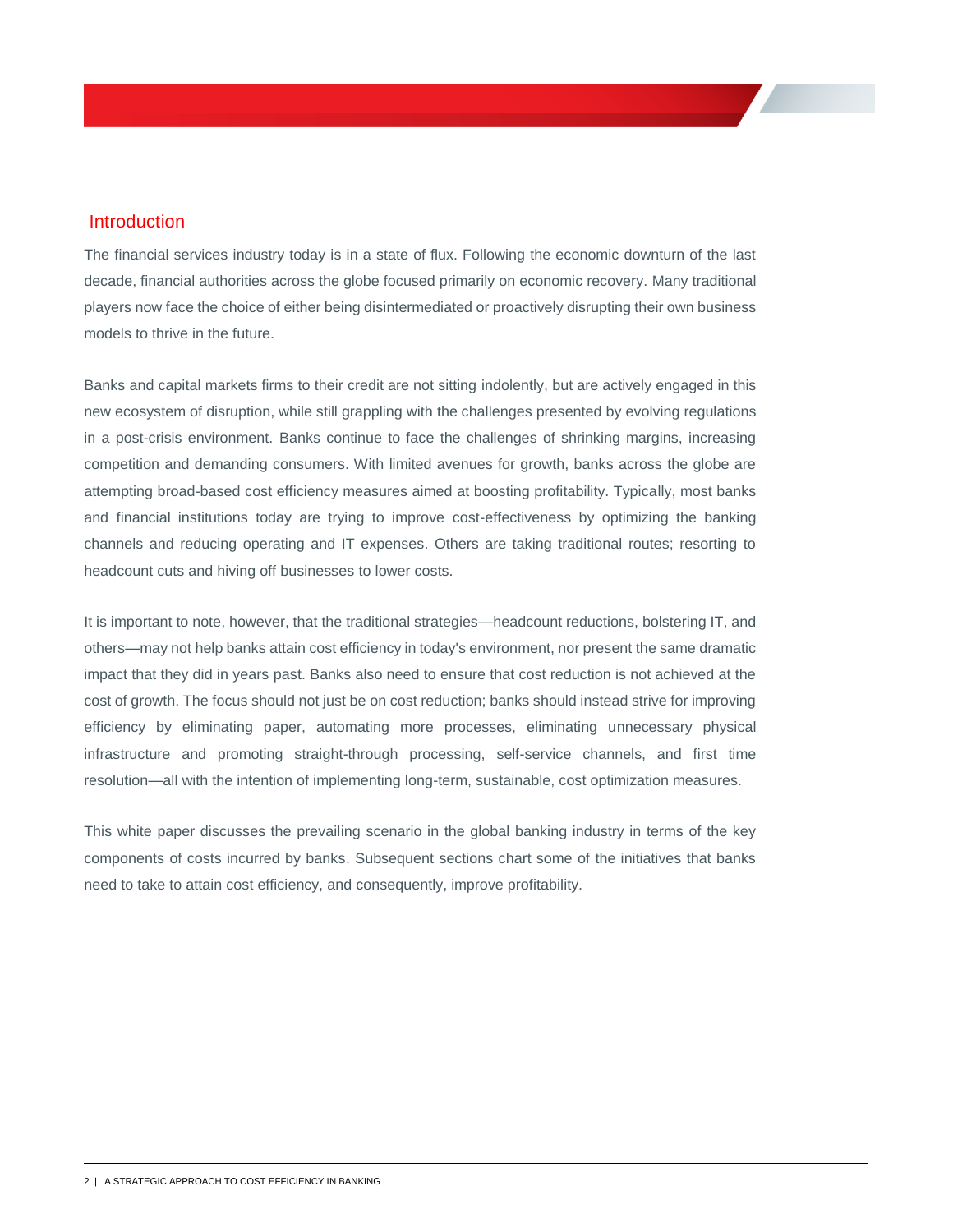### <span id="page-4-0"></span>Ongoing Pressure on Profitability and Margins in the Global Banking Industry

A recent research by Bank for International Settlements establishes what has been the prevalent sentiment in the global banking industry-banks across the globe are plagued by shrinking net interest margins and consequently, a rising pressure on profitability. Given the progress made in transitioning to stronger bank balance sheets, ensuring sustained profitability is the key issue in maintaining the sector's resilience today. Empirical evidence suggests that better capitalized banks enjoy lower funding costs and lend more. Yet equity investors remain generally cautious about the outlook for bank profitability, suggesting that the necessary adjustments to business models have so far proceeded unevenly. Price-based indicators highlight that bank equity valuations of many advanced economy banks, in particular, have yet to recover from their collapse during the Great Financial Crisis, with market values below book values in a number of economies. To counter that, some commercial banks do not pass on the negative interest rates to its customers, leading to further shrinking of margins between lending and deposit rates and a reduced propensity to lend. For any financial institution's shareholders, lower net interest margins are highly undesirable and unsustainable as they can adversely affect the bottom-line.



<sup>1</sup> Region-wide total market capitalisation divided by region-wide total book value of common equity. <sup>2</sup> China, Chinese Taipei, Hong Kong SAR, India, Indonesia, Korea, Malaysia, Pakistan, the Philippines, Singapore, Sri Lanka and Thailand. 3 Argentina, Brazil, Chile, Colombia and Mexico. <sup>4</sup> The NPL ratio is calculated as NPLs and advances divided by total gross loans (including advances), as of Q4 2015. <sup>5</sup> Outstanding amounts of syndicated loan commitments (including undrawn facilities) to borrowers in the metals, mining, oil and gas sectors, as of end-May 2016. <sup>6</sup> Share of energy-related commitments as a percentage of total syndicated loan commitments.

Market Valuations flag concerns about bank profitability and balance sheet risks

#### Source[: Bank for International Settlements](http://www.bis.org/publ/arpdf/ar2016e6.htm)

<span id="page-4-1"></span>The increasing focus on governance, risk and compliance has also resulted in declining profitability. As regulations become more and more stringent following the economic downturn of the last decade, banks and financial institutions are forced to dedicate more and more resources towards risk management and compliance. In effect, higher capital requirements, slow economic growth, and increasing regulatory demands have put tremendous pressure on the performance of banks.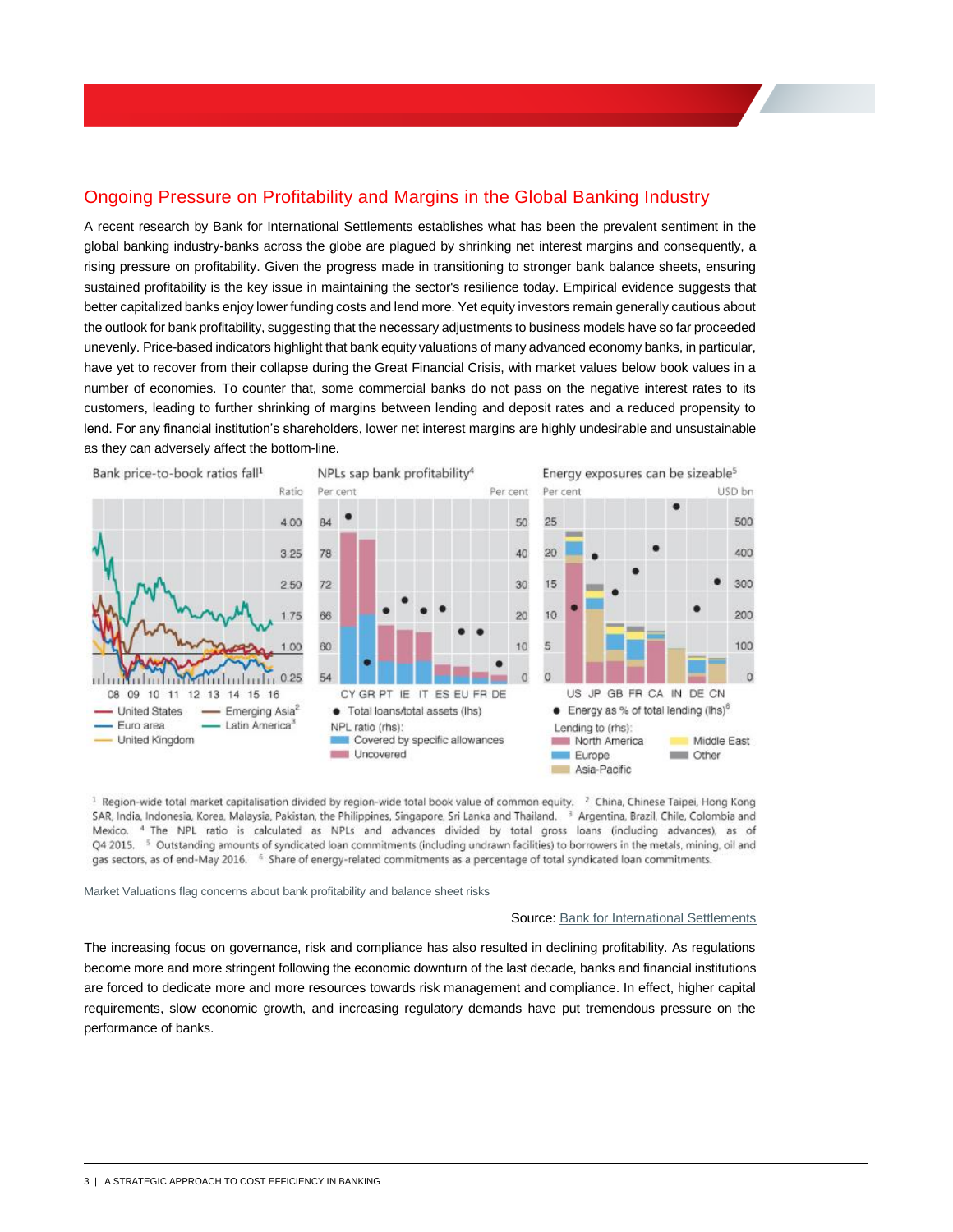### Traditional banks are under attack from emerging specialist startups - Fintechs

Fintech companies - technology firms that focus on financial products and services—have moved quickly, forcing incumbents to reorganize their core business models and embrace digital innovations. But now, the [fintech industry](http://www.mckinsey.com/global-themes/fintech) is itself maturing and entering a period of rapid change. Customers increasingly expect to handle their finances on the go, from sending international payments using a phone number to applying for a mortgage via video link. Established financial services companies are investing in these technologies in an effort to attract customers, cut costs and buoy profits. However, they are coming under increasing pressure from a plethora of more nimble start-ups. Digitally focused fintech companies have attracted billions of dollars of investment. Figures from advisory company KPMG show global investment in fintech companies totalled \$9.4bn in the second quarter. Startups have the advantage of being free of legacy technology systems and tough regulation, both of which limit the digital developments of established financial services firms.



#### **Quarterly Global Fintech Financing Trend Source:** [The Pulse of Fintech, KPMG](https://assets.kpmg.com/content/dam/kpmg/xx/pdf/2016/11/the-pulse-of-fintech-q3-report.pdf)

*VC-Backed Fintech Companies vs. Overall Fintech Investment\*, Q3'15 – Q3'16*

As a consequence, start-up companies can more efficiently create mobile-focused services or products that threaten existing financial companies.

Some established companies have drawn inspiration and are creating their own fintech projects. Clydesdale and Yorkshire Bank, for example, recently launched a [mobile banking app called 'B'.](https://www.ft.com/content/43b73c26-0e16-11e6-ad80-67655613c2d6) Similar to the new mobile banks, B aims to help customers manage their money, for example by sending prompts when customers fall into an overdraft. Other traditional companies have devoted funds that invest in external fintech firms. This gives start-ups funding and the status of being associated with an established brand, while having the freedom to breed ideas and designs independently.

### <span id="page-5-0"></span>How Banks can Improve Profitability

So what do banks do to counter the impact of falling net interest margins and arrest the slide in profitability? In theory, there are two ways in which banks can improve profitability-increase revenue and decrease expenses. However, it not that simple. Although the increases were offset by a corresponding increase in operating and net interest expenses, and the net interest margins, and consequently profitability, continued to slide.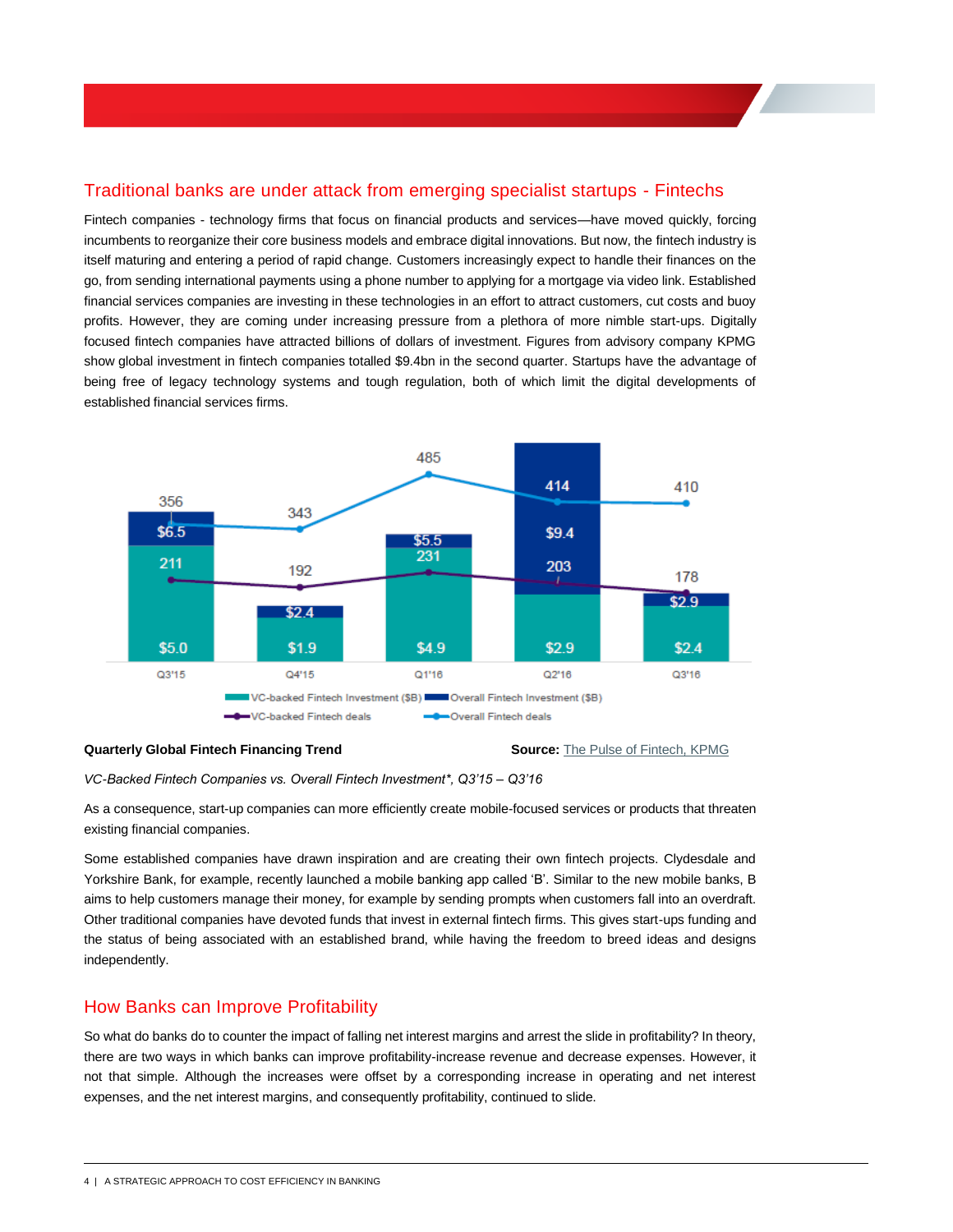#### <span id="page-6-0"></span>**Grow Revenue**

We have already established that any increase in interest rates in the current global business environment is very unlikely in the face of competition, regulations, customer expectations etc. With today's banks generating revenue from more speculative sources like trading and capital income, the impact of higher rates is more likely to be negative - interest hikes could potentially make these markets volatile, reducing bank profits further.

Therefore, banks are now exploring other options to generate revenues, such as increasing customer base, diverse product offerings for enhanced fee based incomes and developed ecosystems in which coupons, offers, merchants etc drive revenues. However, all these measures entail significant marketing expenditure, which can further drive up costs.

As a result, with low loan demands and large security portfolios, profitability is unlikely to be driven from outside the bank. That change has to come from within.

#### <span id="page-6-1"></span>**Improve Cost Efficiency**

Change from within to improve profitability essentially means improved operational efficiency and productivity. With the banking industry facing low margins and hefty compliance investments, banks need to remain vigilant and keep costs well under control. While there are several potential strategies to manage costs, banks need to determine which is the most effective for them.

But even before we try to find ways in which banks can become more cost-efficient, we need to establish that the longterm gains of attaining cost efficiency in banks go beyond a mere increase in profitability. Over the years, banks have grown large and unwieldy, with several financial institutions accelerating their growth through acquisitions without complete and holistic integration of their new products, processes, and systems. The result is that many of the larger banks are complicated, matrix institutions, with broad, diverse services and products that are backed by legacy IT systems. If banks are to ensure that their costs are within optimal boundaries, it is important to identify and act on multiple areas of optimization—among which headcount reductions are but one focal point. Cost efficiency measures need to be part of an overall efficiency strategy, designed to maximize effectiveness and service efficiency, reduce organizational complexity, enhance customer service, and improve customer retention.

An added advantage is that it will allow banks to position themselves better for the wave of consolidation that is expected to hit the industry in coming years.

### <span id="page-6-2"></span>Avenues for Optimizing Costs in the Banking Sector

Taking a broad view of cost efficiency requires understanding that all areas of the bank need to come under scrutiny and, for the purposes of optimization, the key areas to address are:

- **»** Cost of funds
- **»** Fund distribution and infrastructure costs
- **»** Staff costs
- **»** Risk Management and Compliance Costs
- **»** Marketing Expenses
- **»** Product Management Costs
- **»** IT operations and maintenance costs

### <span id="page-6-3"></span>**Cost of Funds**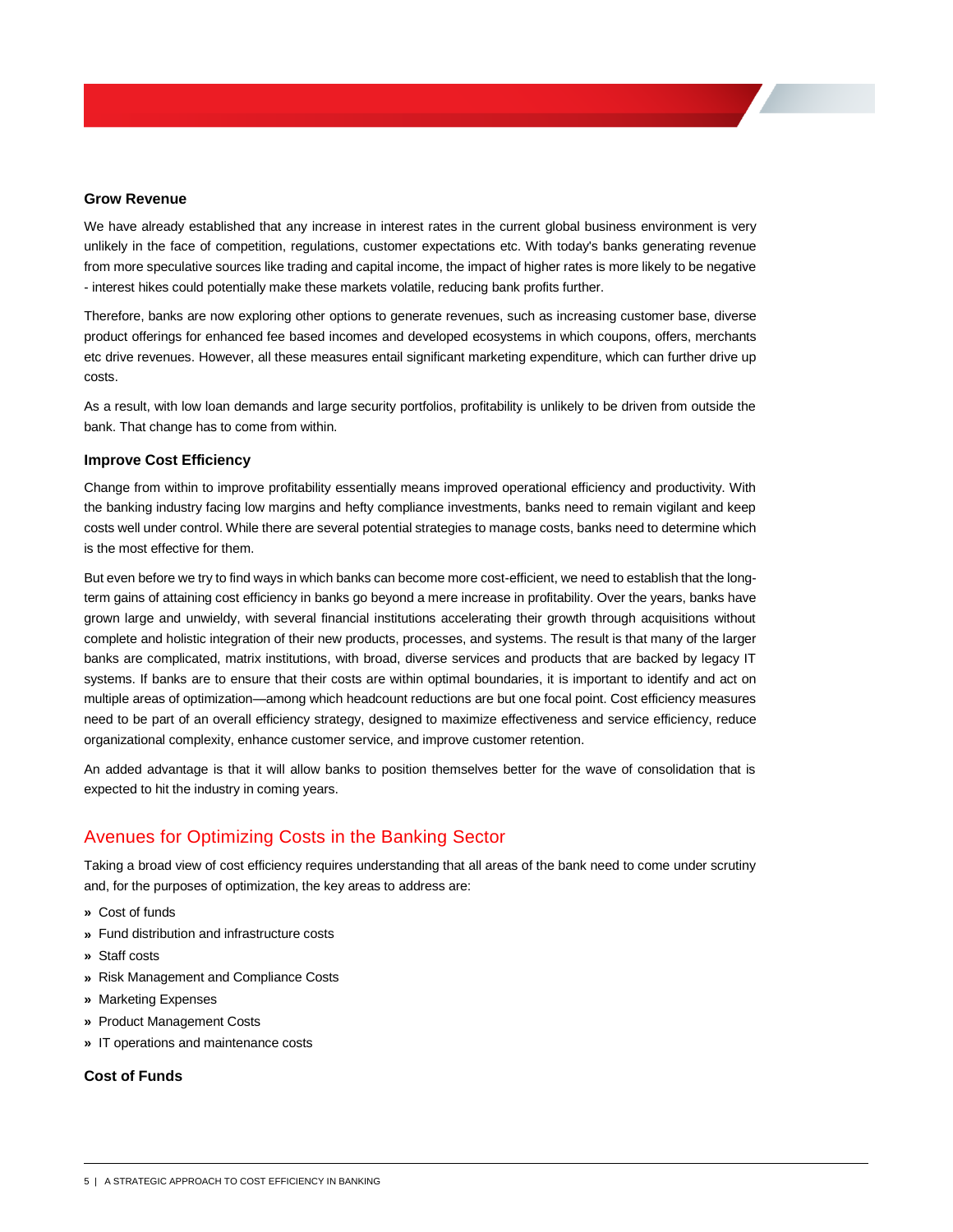Typically, cost of funds is the cost incurred by banks and financial institutions to acquire capital. It has significant impact on a financial institution's profitability since the spread between the cost of funds and the interest they charge from their borrowers governs their profits. Typically, banks globally rely on customer deposits, wholesale secured or unsecured funding and inter-bank lending for funds.

According to an [IMF Working Paper on Bank Funding Costs for International Banks,](http://www.imf.org/external/pubs/ft/wp/2014/wp1471.pdf) the key factors governing the cost of funds can be either market-led or internal to a bank. Market factors such as investors' risk appetite, which in turn is affected by the state of the global economy, significantly affect the cost of funds. For instance, following the US sub-prime lending crisis in 2007 and the sovereign debt crisis in the Euro Zone in 2011, the cost of funds rose sharply in these regions.



Source: Dealogic and authors' calculations

(a) Issuance of term bank senior secured and unsecured debt. Includes major international banks in the Euro Area, the US, UK and Nordic countries.

#### Global Banks' Debt Issuance Source: [IMF Paper](http://www.imf.org/external/pubs/ft/wp/2014/wp1471.pdf)

However, the trend of increasing cost of funds following the crisis the US was reversed to a great extent for a majority of banks by the end of 2012. This reversal was largely because these banks looked inward, working towards improving the quality of capital and their credit-worthiness. More stringent regulations for capital adequacy also ensured that banks were forced to focus on quality rather than the quantity of assets.

Essentially, over and above the external and market-led developments, banks need to adopt the following measures to ensure that cost efficiency is achieved in funding:

- **»** Increased market capitalization over the long-run
- **»** Higher capital quality
- **»** Better quality of credit
- **»** Resilience to market volatility
- <span id="page-7-0"></span>**»** Improved market perception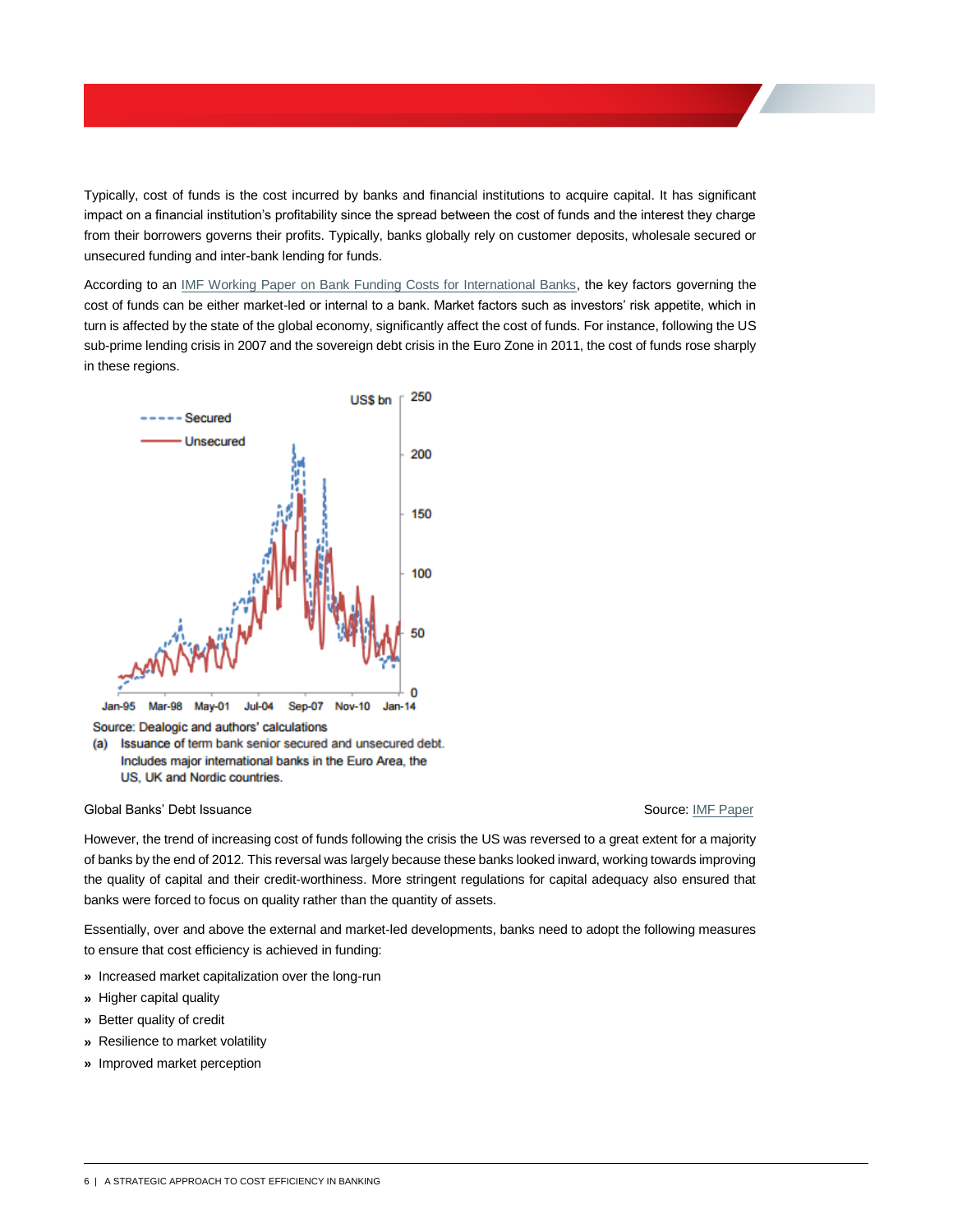#### **Fund Distribution and Infrastructure Costs**

Distribution and infrastructure costs constitute a significant proportion of the cost base of banks and banks looking to optimize costs need to find ways to optimize their distribution channels. Physical infrastructure and distribution costs, particularly branch costs, need to be managed to minimize the overhead of traditional operating models and allow banks to get more done with less.

Banks are addressing distribution cost structure through self-service and automation. Automation will reduce the time taken to process a back office request and eventually help in simplifying back office operations. Modification in distribution of prioritized undertakings will evolve, which would help banking staff to prioritize tasks as per business severity and cascade it to the back office as and when required. An increased number of exception cases will be curbed since the manual errors will be minimized.

#### <span id="page-8-0"></span>**Staffing Costs**

Often, faced by a bleak economic outlook, organizations adopt a knee-jerk reaction aimed at short-term cost-cutting. This could involve pruning the workforce, hiving off businesses, cutting down employee benefits etc. However, these measures can end up being counter-productive once the organization recovers from the downturn, since these very measures can impede economic growth. Hence, the response to diminishing profits should not be ad hoc and reactive, instead is should be proactive organization-wide attempt at improving cost efficiency.

#### <span id="page-8-1"></span>**IT Operations and Maintenance Costs**

A key cost component in the banking and financial services industry is IT expenditure. Worldwide IT spending is forecast to be flat in 2016, totaling \$3.41 trillion, according to Gartner, Inc. This is up from last quarter's forecast of negative 0.5 percent growth. The change in the forecast is mainly due to currency fluctuations. For instance, working with a technology firm is fundamentally different than what banks do today with traditional outsourced service providers. However, firms that have decided to invest in their in-house infrastructure and talent will look to maximize their value by sharing and monetizing these resources with others in the ecosystem, akin to the many examples we see today in the sharing economy. Hence, optimizing IT expenditure can help banks manage costs and consequently improve profitability.

#### <span id="page-8-2"></span>**Marketing Expenses**

Today, driven by evolving customer expectations, banks are tailoring their product and service offerings to suit individual customer needs. With increasing competition from within and from non-banking players, banks need to provide multiple value-added services to clients with targeted marketing campaigns based on rich CRM data. Such initiatives will increase high quality leads and the conversion of prospects into new customers. Banks will increasingly need to offer different brands delivering unique value to attract different customer sub-segments. All these initiatives entail significant expenses on market research, brand management, marketing campaigns etc. With online and mobile banking gaining traction, banks now have the option to apply predictive analytics for focused marketing efforts. Efficient data analytics and the optimum use of social media to build the bank's brand can be cost-effective measures that banks can adopt to optimize marketing expenses.

#### <span id="page-8-3"></span>**Risk Management and Compliance Costs**

Regulatory compliance remains an area that banks need to maintain constant focus on, particularly in light of how stringent the requirements have become. In an average week, compliance teams spending more than 10 hours tracking and analyzing regulatory developments (by region) -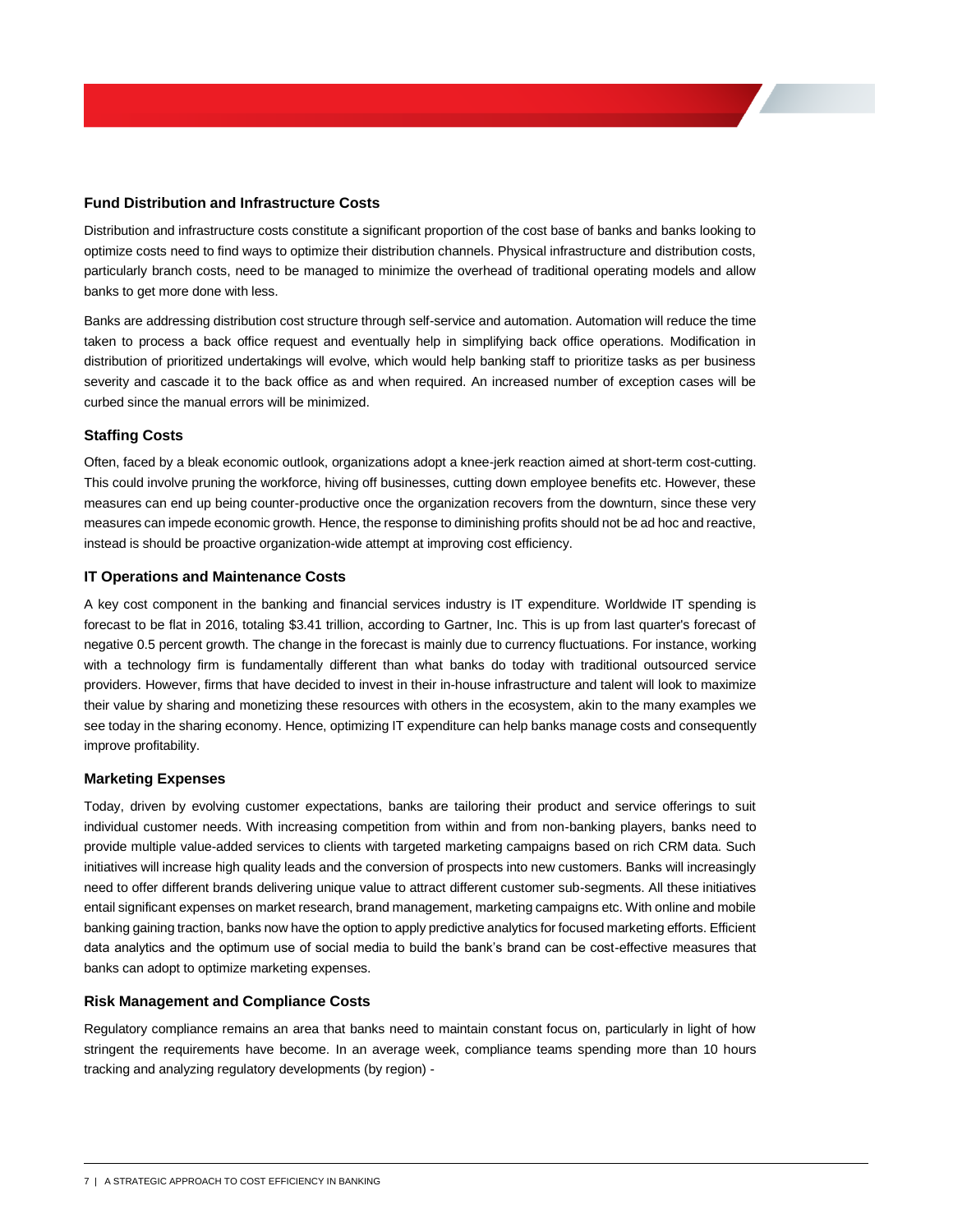

Analyzing regulatory developments (by region) Source[: Thomson Reuters Study](http://www.ethic-intelligence.com/wp-content/uploads/2013_the_cost_of_compliance_survey.pdf)



Compliance budgets are on the rise, with as much as 67% of banks expecting their budgets to increase to cater to regulatory pressure. 40% of banks have their compliance officers spending half a working day on updating policies and procedures to cater to regulation and compliance changes. The compliance officers also spend upwards of 15% of their day—ranging from 15 to 35% across UK, US, Asia, and the Middle East—simply tracking and monitoring regulatory developments.<sup>1</sup>

Banks are also increasingly investing on compliance initiatives, and working towards ensuring that they strike an effective balance between ensuring compliance and driving growth initiatives. This is also just the beginning. Simply handling capital regulation is expected to generate 70,000 full-time finance jobs in Europe in the next 2 years.<sup>2</sup>

With regulatory demands increasing the cost of capital in banks, banks need to balance compliance and growth.

 <sup>1</sup> COST OF COMPLIANCE SURVEY, SUSANNAH HAMMOND AND JANE WALSHE, THOMSON REUTERS

<sup>2</sup> BANKS RUSH TO BOLSTER COMPLIANCE, NICK PATIENCE, BANKING TECHNOLOGY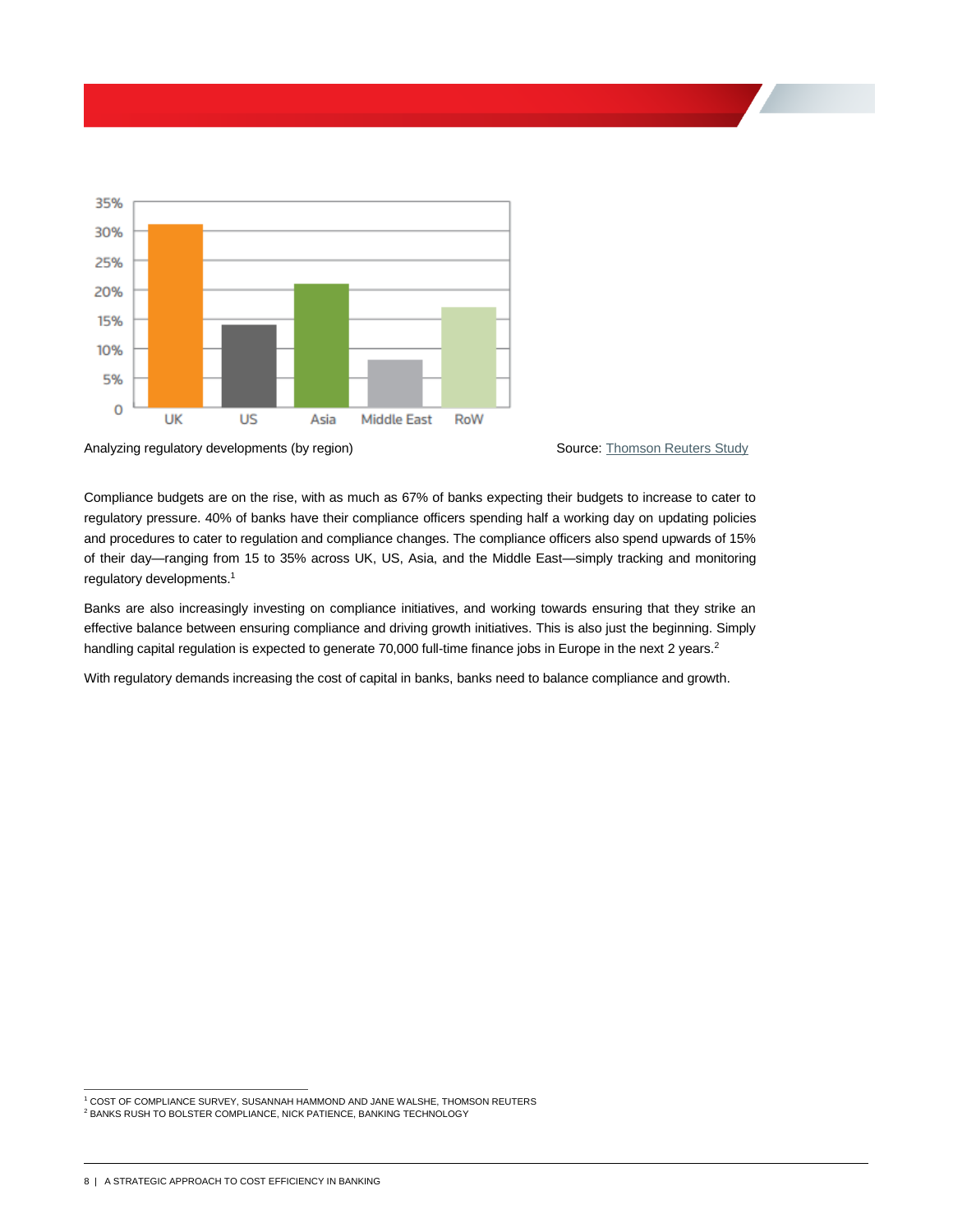#### **Product Management Costs**

Aggressive expansion strategies over the years have left banks with a tremendous range of products, spread across a number of business lines. With management focused on driving all business lines to market, focus has increasingly drifted away from what was once the core business and primary revenue source of the bank. If banks need to drive greater business success, along with optimizing channels for service delivery, they need to reconsider the products that they deliver to their customers as well.

The need of the hour appears to be a clearly rationalized product portfolio, which includes standard components and reusable features, as well as a clear understanding of the profitability of each product in the portfolio.

For several banks, years of mergers, acquisitions, and add-ons to product lines have resulted in a massive, highly diversified product portfolio. These portfolios present banks with a slew of problems. First, they are both complicated and expensive to manage, sell, and service. Second, the proliferation of products, distributed under multiple brands, does little more than confuse customers. Third, product variations are often so slight, that they represent little real choice for customers—which negates the original intention of diversification itself.

Although customers want a variety of banking products and services, an overly complicated portfolio can eat away at a bank's profits. In the front office, more products results in staff having to spend longer on customer interactions and process a greater variety of transactions—each with its own complexities, ranging from cash payments, deposits, and selling investment funds, to saving plans and more. Not only does the complexity present a potential point of frustration for customers, but also it also dramatically increases the front office's time-to-serve, reducing overall sales efforts and efficiency.

For the back office, a broader product base requires that staff maintain the entire portfolio for an indefinite period, to address potential customer queries about legacy products and historical transactions. IT is also directly impacted because of the legacy systems required to host data on legacy products.

Banks are similar to other industries that offer periodic product rollouts, but differ in that legacy products are not systematically phased out over time. This, in part, is also responsible for the increased complexity of product offerings—it is not uncommon for banks to have over 500 products in their portfolio, of which two-thirds may not generate new sales or revenue.

Lost sales due to time spent by front office on back office functions can be mitigated easily if the bank management performs rigorous quality checks on this recurring problem. Implementation of universal and historic cost reduction strategies tend to focus on back office or enterprise layers. Hence, transforming the back office first would be a wise strategy to assert further possibilities in revamping the front office operations.

More critical tasks will be transferred to the back office and it will progressively become a secondary line of adept support to front office.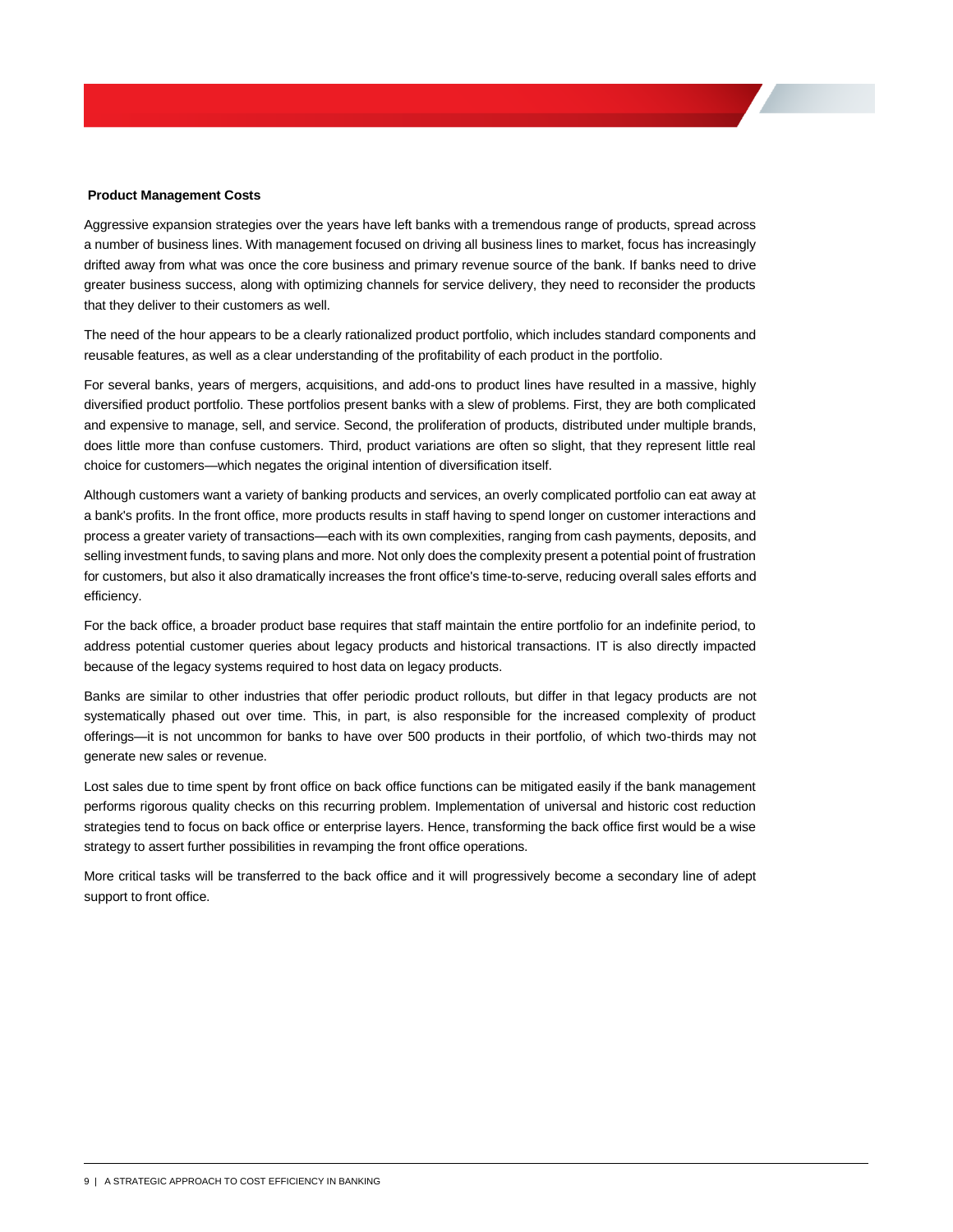### <span id="page-11-0"></span>How Banks can Achieve Optimum Cost Efficiency

In the previous section, we discussed the key constituents of costs incurred by banks and tried to arrive at the approach banks need to adopt to optimize these costs. In this section, we will discuss how banks can execute these steps towards attaining cost efficiency.

### <span id="page-11-1"></span>**Transform Business Processes**

Banks must recognize that digital transformation is not a "mobile-only" initiative, but that it affects the entire enterprise. Digital Experience represents a fundamental shift in capability, and the shift needs to transpire in these five areas of the institution.



### Source: IDC 2016

Business Process Reengineering can be defined as an organization-wide transformation of business processes, technology and management systems to align with the organization's short-term goals and long-term vision. In the banking industry, a key component of business process reengineering is transformation of IT systems, driven by advances in technology and evolution of customer expectations. Process reengineering to cut costs is a somewhat myopic approach and can lead to ad hoc piecemeal changes, which can end up becoming counter-productive in the long run. Banks must now think in new and innovative ways, or risk becoming a mere back-office utility. Indeed, ac to Accenture study, by 2020, different business models could impact up to 80 percent of existing banking revenues.<sup>3</sup> Hence, every process transformation initiative should be focused towards delivering incremental value to the customer. Improved productivity and effective utilization of resources allows banks to focus their efforts towards product and process innovations, which, in turn, can further enhance productivity and efficiency. If banks can identify processes that are outdated, they need to be eliminated or replaced with more efficient, customer-oriented frameworks. Cracking down on high-cost areas and implementing reduction strategies can allow banks to reallocate their resources into projects and initiatives that yield better ROI than current activities and potentially recapture a dwindling customer base.

A key factor governing the successful future of banking is scale. Scale allows banks to reduce concentration risk and lower dependency on a specific customer segment, geography, or product. Spreading out can also result in lower funding costs, reduced unit costs, reduced regulatory pressure and, naturally, offer access to a broader base of customers.

In spite of the high costs and complexities associated with a business process transformation project in a bank, the industry abounds with instances of successful transformation initiatives. For example, in 2013, Banca Transilvania, a

<sup>&</sup>lt;sup>3</sup> ACCENTURE STUDY,2016

<sup>10 |</sup> A STRATEGIC APPROACH TO COST EFFICIENCY IN BANKING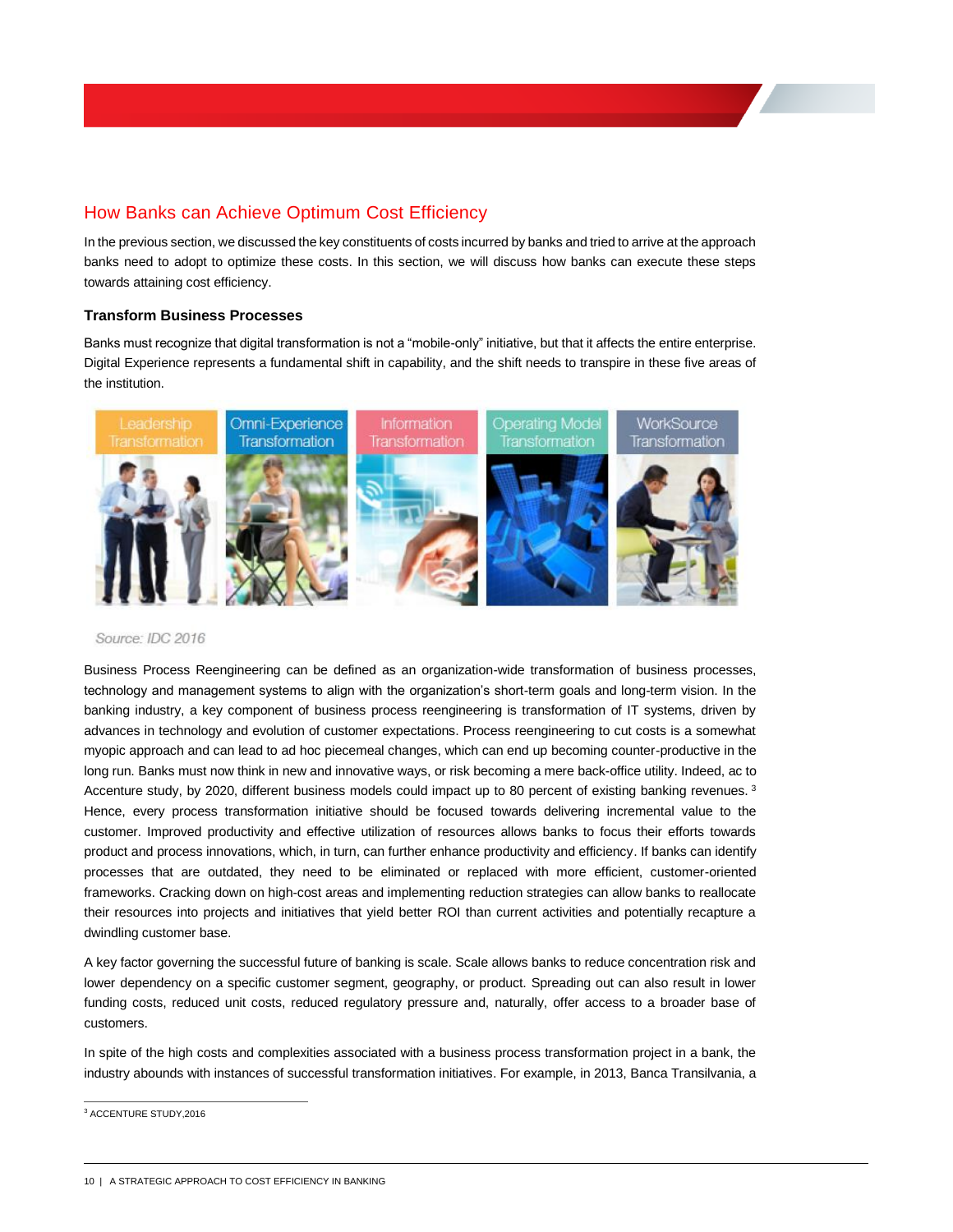leading Romanian bank, embarked on a broad-based business initiative to modernize and expand its operations. The result of the enterprise-wide transformation was an enhanced capability to cater to an expanding customer base and handle growing loans and deposits with improving profitability. The bank migrated from its legacy core banking system, implemented additional solutions and modernized CRM applications, running them on pre-integrated engineered systems, which support high performance and easy infrastructure management. The project enabled the bank to improve customer experience, optimize costs, increase automation and simplify processes, resulting in improved profitability.

#### <span id="page-12-0"></span>**Right-staff and Right-source**

To manage staffing costs, banks need to adopt available tools and methodologies that can help them measure and manage staff performance, evaluate training needs and encourage cross-selling and up-selling. A lean organization is more likely to allow its staff to concentrate on enhancing the customer experience by offering tailored investment advice, addressing potential queries and concerns proactively and essentially offering customers a personalized experience.

Going forward, banks' desires to expand into new geographies, enhance product capabilities, and derive more opportunities to reduce cost are likely to drive strategic acquisitions as well as outsourcing. Smaller institutions in particular, and especially those proven to be at the forefront of disruptive innovation—as well as those potentially catching up with the market leaders in financial technology—can be potential partners for large and established banks looking to establish a foothold in unexplored geographies and niche segments such as Islamic banking and wealth management. Banks should develop a clear, reliable, and sustainable brand strategy that is impervious to transitory shifts in consumer perceptions.

### <span id="page-12-1"></span>**Evaluate Alternate Operating and Delivery Models**

Global shared services, built atop global enterprise architecture, can go a long way towards simplifying the IT operating model, via greater proliferation of open systems, common applications, and simplified application architecture. For achieving greater efficiency, banks can also evaluate repatriation of core activities from regional or global shared services to domestic jurisdictions.

New operating models need to be flexible enough to function successfully in this new environment. Banks therefore need to consider componentized operating models supported by flexible and configurable architectures. Each component should be able to operate independently or at least only loosely connected to other components and industry hubs.

Fintech companies are using digital technologies to disrupt parts of the industry and basis for their success is their ability to follow customer behavior very strongly and isolate places in the value chain where they can plug into the growing digital ecosystems. Few fintech-based banks like Berlin-based solarisBank , use cloud computing to reduce operating costs, data analytics to personalize offerings, deploys mobile channels to reach its customers, and offers open APIs to other fintech companies to plug into their back-office infrastructures.

Cloud Deployment is going to be the Next Big Area of Investment with Europe seeing the highest penetration of SaaS as a share of new spending after North America. In response to high costs and regulatory priorities, banks are turning to the cloud to redefine the relationship between IT departments, and financial institution business units.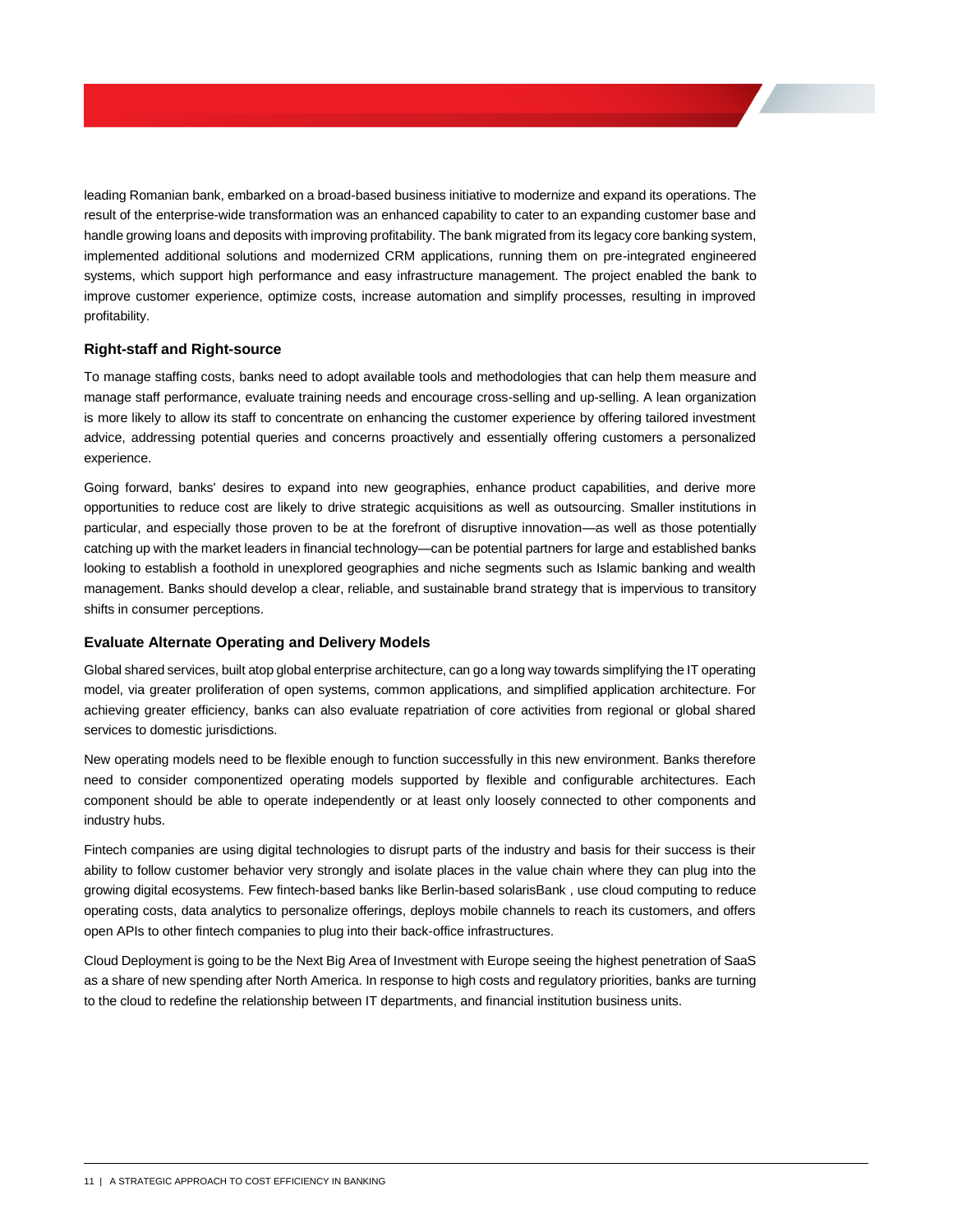

Source: Ovum Research

Cloud computing enables banks to efficiently use their IT resources and maximize returns on investment through cost savings, enhanced customer satisfaction, newer and faster product bundling etc. Banks may choose to outsource all or part of their hardware architecture, software applications & other systems and platforms. In short, cloud computing is an enabler for the next wave of bank transformation projects.

Cloud offers banks the flexibility to have minimal capital investment, variable pricing options such as pay per use for the customer, quick product deployment and lower operating costs.

### <span id="page-13-0"></span>**Rationalize Product Portfolio**

A key focus area for product portfolio simplification lies in the adoption of a customer-centric strategy. First, banks need to evaluate how many of their products and which ones in particular are important to maintaining their current customer base. Second, using the same assessment system, banks also need to determine which of their products will help expand on that customer base.

Rationalizing the product portfolio in this manner, sorted by kind of complexity and level of complexity, will allow banks to drive simplification initiatives more effectively and develop truly differentiated products that deliver actual value to customers.

Driving costs efficiency through stronger and more focused product management demands that banks analyze products from the perspective of customers, revenue, and costs to determine which products represent clear differentiators and which are simply legacy products that are part of the system. The strategic importance and regulatory obligation of each product will then allow the bank to determine if the product can be removed from the portfolio.

#### <span id="page-13-1"></span>**Optimize Banking Channels**

Aggressive reconfiguration or realignment of bank branch networks could have a dramatic impact on costs. Automation of core banking services and the effective application of existing technology could potentially be a quicker way to better margins. An increase in online account and loan origination, coupled with incentives to use mobile and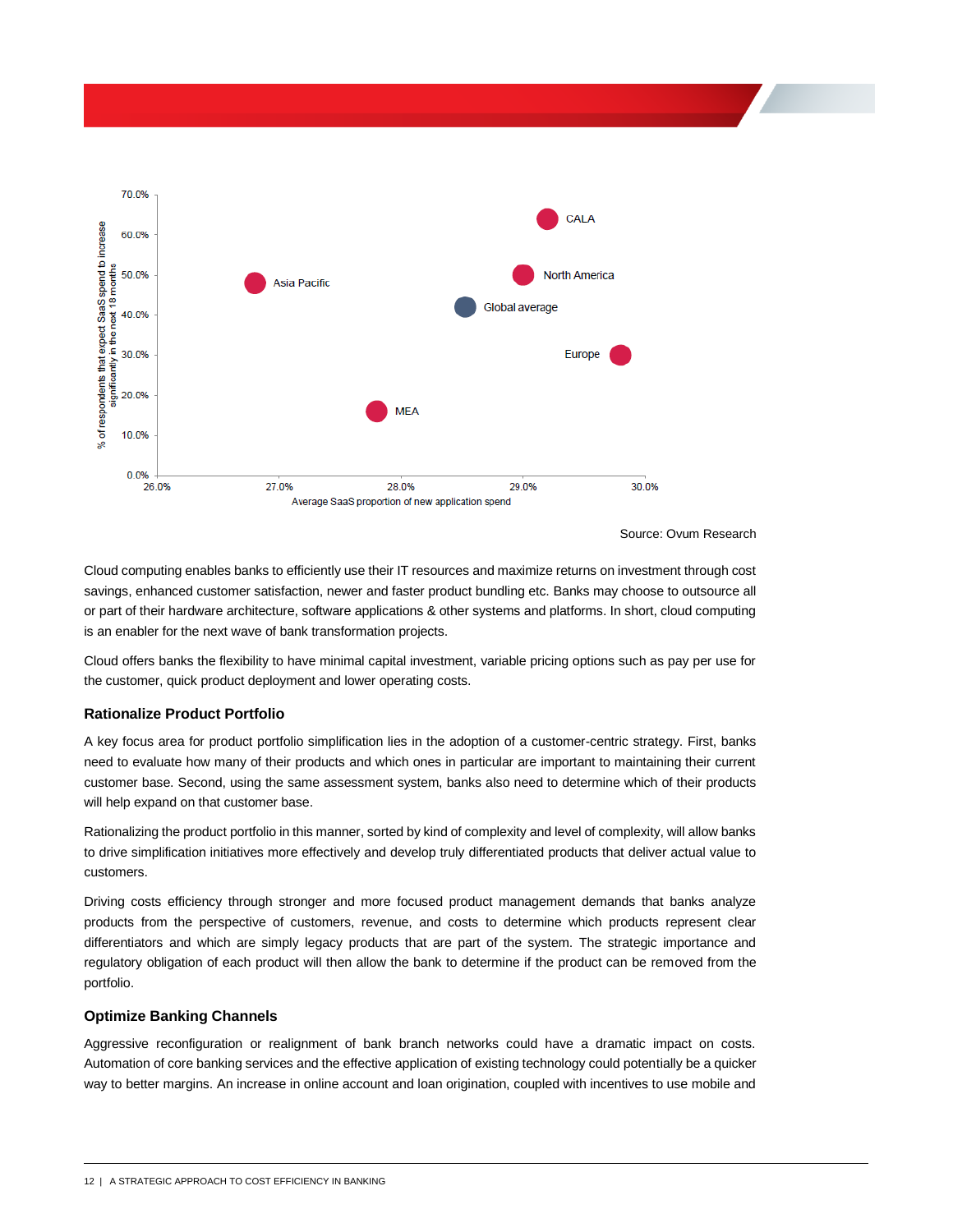online banking as opposed to branches and call centers, as well as branch automation for better efficiency can go a long way towards helping banks cut costs of fund distribution.

Banking staff working in bank branches should not be spending their time cashing cheques for customers. Instead, banks should find ways to shift the burden of routine transactional tasks away from branch staff and into lower-cost channels, such as call centers and the internet.

With mobile gradually becoming the preferred banking channel the world over, banks need to ensure that they enable a device and operating system-agnostic banking experience to their customers. Banks need to recognize that what were once two separate forms of reaching customers—mobile and online—have now converged, with customers expecting to be able to use the medium they prefer as an entry point into a process and have a seamless experience irrespective of the medium that they choose.

Convergence for banks means that they need to be present intelligently on devices, offer converged channels, revisit ageing infrastructure that is incapable of or inefficient at supporting the convergence, and refocus their attention on legacy processes and procedures that are a hindrance to capitalizing on this growth.

Embracing convergence also has a number of benefits for banks. First, it enables cross selling by improving the customer experience. Second, banks can drive cost-effectiveness much more easily, by influencing the channels that customers use. Making the most of lower cost, self-service channels for lower value transactions can allow branches to handle higher value traffic, turning the branches into a more powerful medium for channeling revenue to the bank.

#### <span id="page-14-0"></span>**Automate, Consolidate and Simplify Processes**

Many large and diversified global banks are known for fragmented back office architectures, using different systems to support legacy products, and having multiple teams perform identical tasks on different sites. To optimize costs in the back office, banks need to consolidate, simplify, and automate core processes, both within a single region and across multiple geographies.

An added advantage of refocusing attention on IT and operations is that cost efficiency initiatives, such as increased automation, can translate into better customer service, as well as offer a direct revenue impact. Increased use of data and analytics engines can also have a similar, double impact, delivering richer insights into banks' customers and their business, offering the opportunity to develop more customer-centric products and services, and driving more targeted business outcomes with potentially greater likelihood of profit generation.

Simplification across the value chain offers the greatest possibility of better profitability for banks, and institutions with clear business models, greater focus on their differentiators, more streamlined product portfolios, and simpler, more transparent processes and systems, will be much better poised than the competition for success.

In this current financial scenario, banks will not only have to worry about classic performance measures such as Return on Equity (ROE) and Earnings per Share (EPS). They will also have to focus on regulator driven measurements, such as delivering minimum capital and liquidity ratios and complying with new resolvability requirements. Banks adapting quickly to these changes will emerge as winners in the marketplace.

#### <span id="page-14-1"></span>**Treat Regulations and Compliance as Enablers of Business**

While banks are investing a tremendous amount of resources into ensuring regulatory compliance, investments in compliance need not necessarily be separate from innovation and growth initiatives. Banks should be viewing the new regulations as an impetus to develop sophisticated approaches to steering financial resources. Moving beyond compliance and towards, perhaps, greater transparency and forecasting could result in a significantly higher ROI from regulation-oriented investments.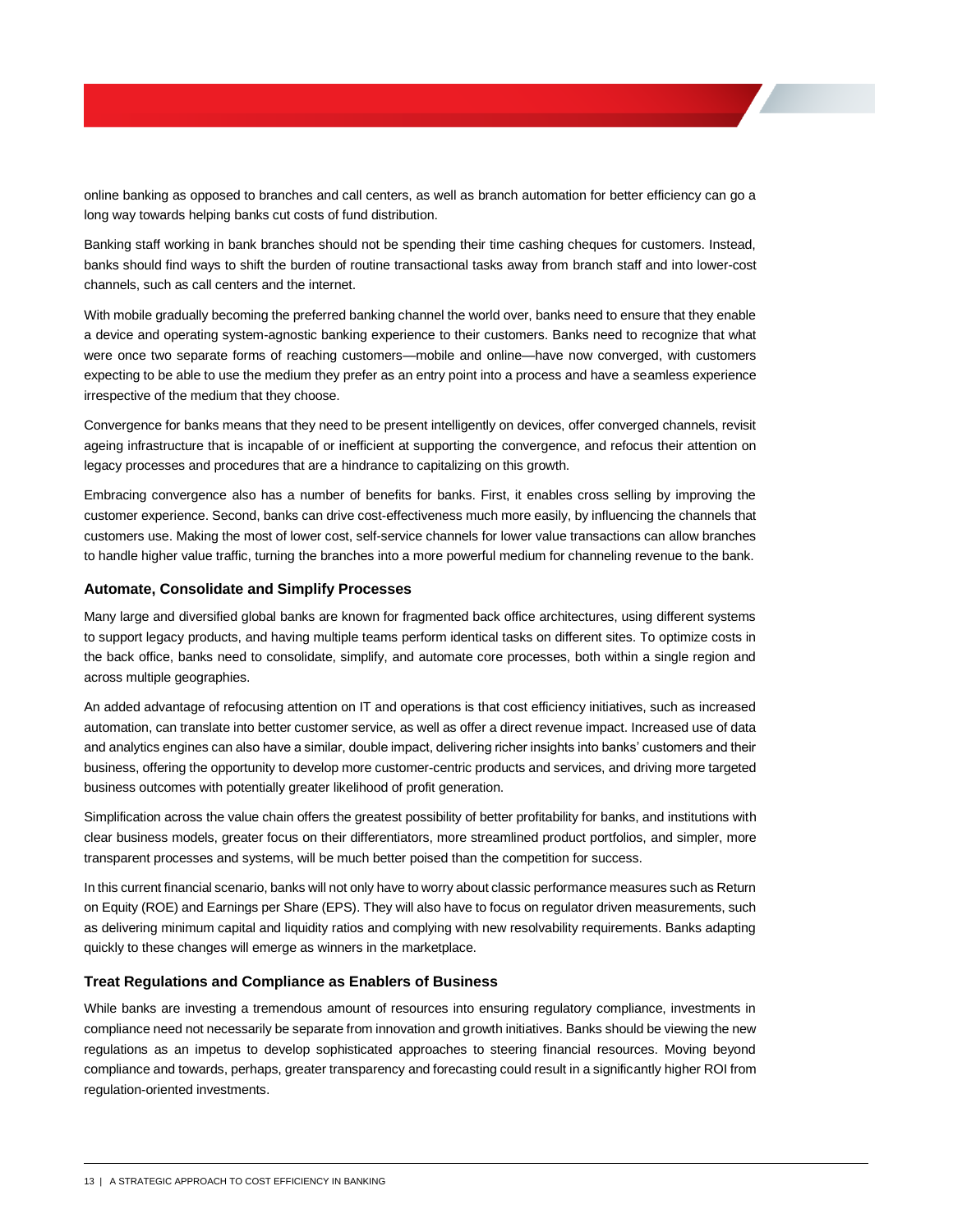With regulation resulting in technology upgrades and increased pressure on functionality, such as calculations and reporting, as well as the underlying infrastructure, particularly storage and computing capacity, banks have the chance to leverage upgrades to drive transformational and growth efforts.

Clearly, improved transparency and greater insight is one of the goals of regulatory reforms. However, banks can do more with the technology they build if they seek to achieve an even greater degree of transparency and clarity. Achieving transparency, for example, can allow banks to deploy highly automated systems that consolidate data in data warehouses. It can also facilitate the implementation of an integrated reporting architecture, and support a move towards greater organizational and technological flexibility, allowing banks to respond faster and more effectively to issues.

Finally, the demands that regulation places on forecasting can allow banks to be more prepared and more agile. Banks can develop scenarios to understand the role of specific events in key regulatory and economic figures. These scenarios can be integrated by IT into models, and reporting capabilities extended further to provide forecast analysis, allowing the business side of a bank to steer resources and manage risk by developing and running scenarios as needed.

Overall, compliance with regulatory requirements, if exercised correctly, has the capacity to make banks better prepared and more agile.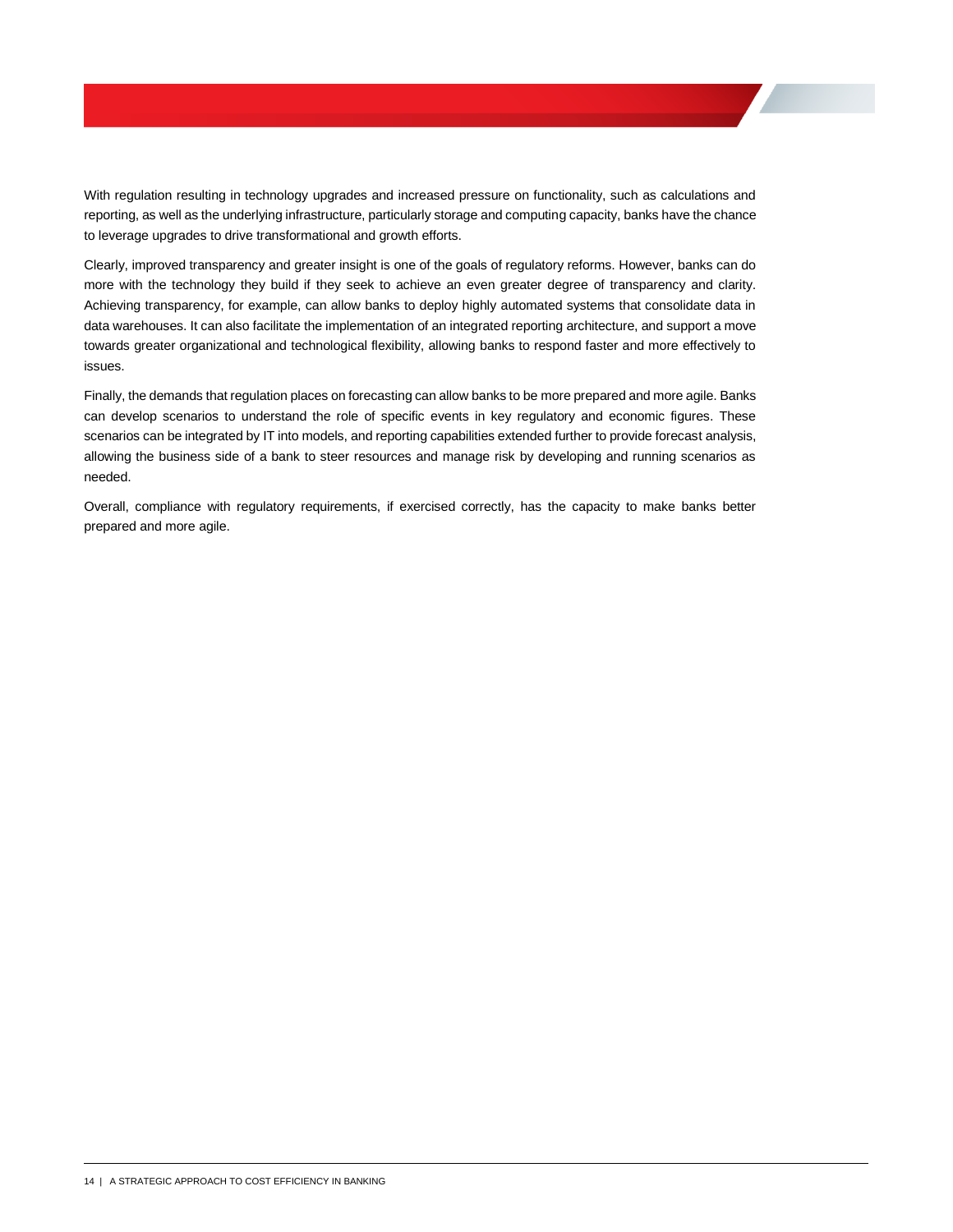### <span id="page-16-0"></span>**Conclusion**

In a changing market banks have to find the bright spots for them to be involved and look into how to work with their existing strengths. The fast-track growth path demands significantly more than just a focus on products and markets .In addition to identifying and evaluating opportunities for new and/or expanded market and product opportunities, banks also need to transform legacy business models and institutional capabilities to align themselves more closely to the realities and pressures of today's banking environment.

Banks need to treat the challenges they are facing in terms of rising costs, shrinking margins, increasing competition and stringent regulations as drivers, and not impediments to their growth. However, growth without profitability is not sustainable for any commercial establishment. To remain sustainable, competitive and profitable, banks need to manage costs efficiently. Cost management, though, does not necessarily mean cost control and cost reduction. Short-term cost reduction exercises may result in quick benefits. However, such an approach may not be sustainable in the long-term and could result in the bank losing its competitive edge. A comprehensive and detailed cost-benefit analysis of processes, products, people and infrastructure can help banks strategically plan an approach to efficiently manage costs and improve profitability.

We have, through this paper, tried to differentiate ad hoc cost-cutting approaches from a strategic, long-term cost management approach that will, in the long-term, help banks become lean, agile, innovative, customer-centric enterprises.